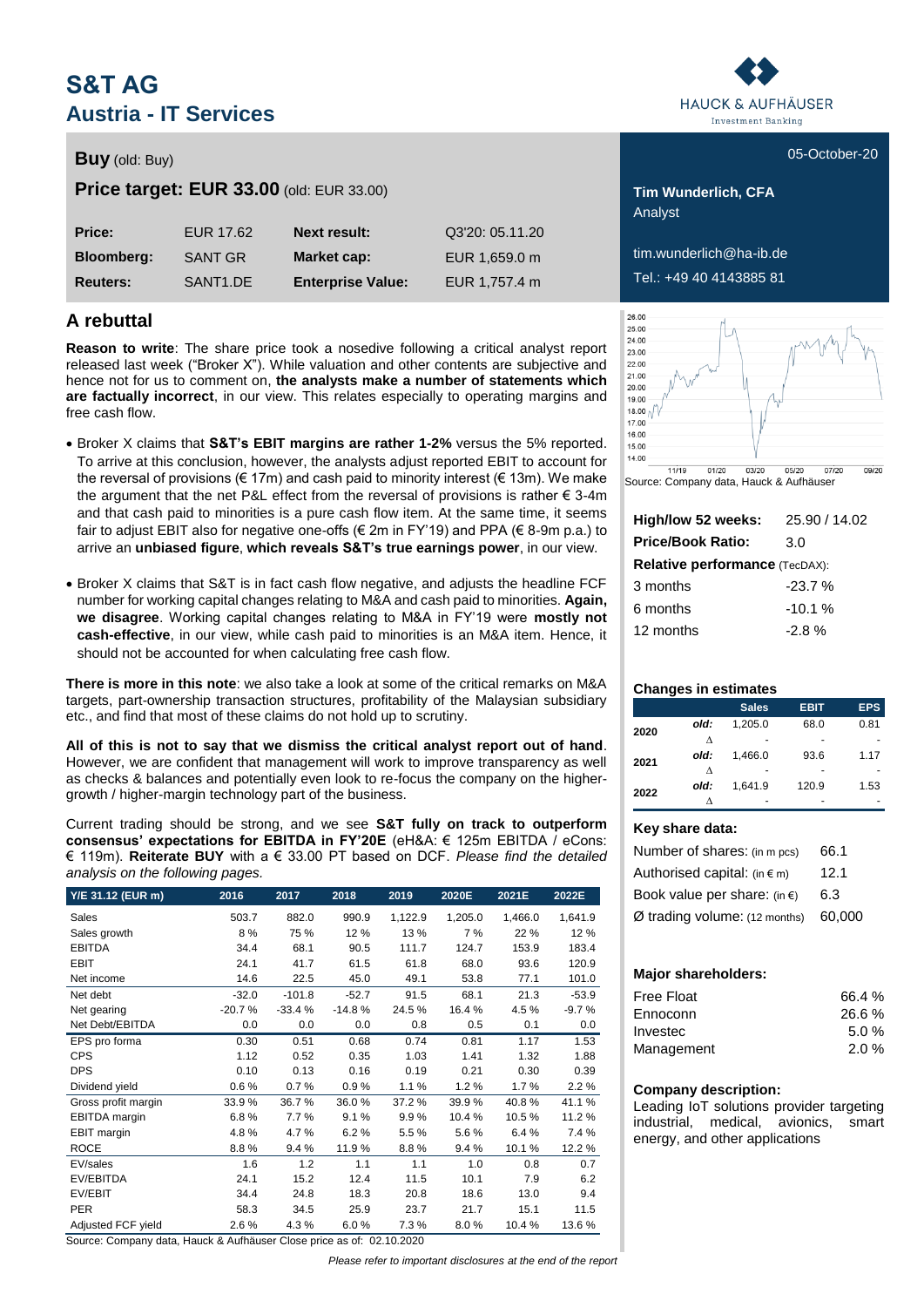# **Broker X**: "**Operating margins are potentially 1-2%, compared to the 5% reported**"

We are taking FY'19 here as an example. The analysts start out with reported EBIT of € 62m and deduct non-cash other income (minus € 8m), the release of provisions (minus € 17m), cash paid to non-controlling interest (minus € 13m) and movement in contract accounting (plus € 1m). **This gives them an EBIT of € 25m**, which is equal to a 2.2% EBIT margin.

There are several issues with this approach, in our view.

- **The other income is not entirely non-cash**. For instance, it includes income from asset disposal ( $\in$  0.6m), rental income ( $\in$  0.4m), compensation for damages ( $\epsilon$  1.4m), and other non-disclosed parts ( $\epsilon$  1.6m). The biggest noncash part in there is the reversal of an earn-out provision (€ 2.9m). *See page 110 of the Annual Report*.
- **The net P&L impact for the release of provisions did not amount to € 17m**. It was € 4.8m (net) according to the balance sheet. *See pages 143 and 144 of the Annual Report*. There are typically some costs which cannot be netted with the provisions even though they relate to them; hence the **true net P&L impact should have been € 3-4m in FY'19** – substantially less than the proclaimed € 17m.
- **Cash paid to non-controlling interest is M&A**. It is not a dividend and not the share of earnings accruing to minorities, and hence has nothing to do with the P&L statement. Rather, S&T spent € 13m in FY'19 to buy up minorities in majority-owned companies. The amount of net income accruing to minority shareholders was € 0.4m in FY'19 or 1% of net income. Dividends to minorities were € 0.5m. *See pages 81, 132 and 133 of the Annual Report*.
- **Negative one-offs are not accounted for**. S&T incurred € 2m negative oneoffs in FY'19E due to M&A and the restructuring of Kontron USA / Canada.
- **PPA amortization is not mentioned**. S&T incurred some € 8-9m of PPA amortization in FY'19 relating to M&A of past years. It is common practice to adjust for PPA to demonstrate the true earnings power. Look at Infineon or Dialog Semiconductor for reference.

## **Broker X**: "**S&T is free cash flow negative**"

**The broker claims that the "real" free cash flow was a negative € 67m in FY'19**. This is derived as follows. "Headline" free cash flow was a positive € 51m. From this, they deduct € 82m of working capital, including an adjustment for M&A. They then deduct € 13m for cash paid to non-controlling interest, strip out factoring flows  $(\epsilon \tau)$  and account for payments on lease obligations (€ 16m).

**We do not agree with three parts of this equation**.

 **Headline free cash flow was € 56m in FY'19**, not € 51m. *See page 61 of the Annual Report*. Operating Cash Flow amounted to € 83.4m, Capex to € 27.1m. It seems the broker included Investments into Financial Instruments ( $\notin$  4m) in his calculation of free cash flow, which is non-standard.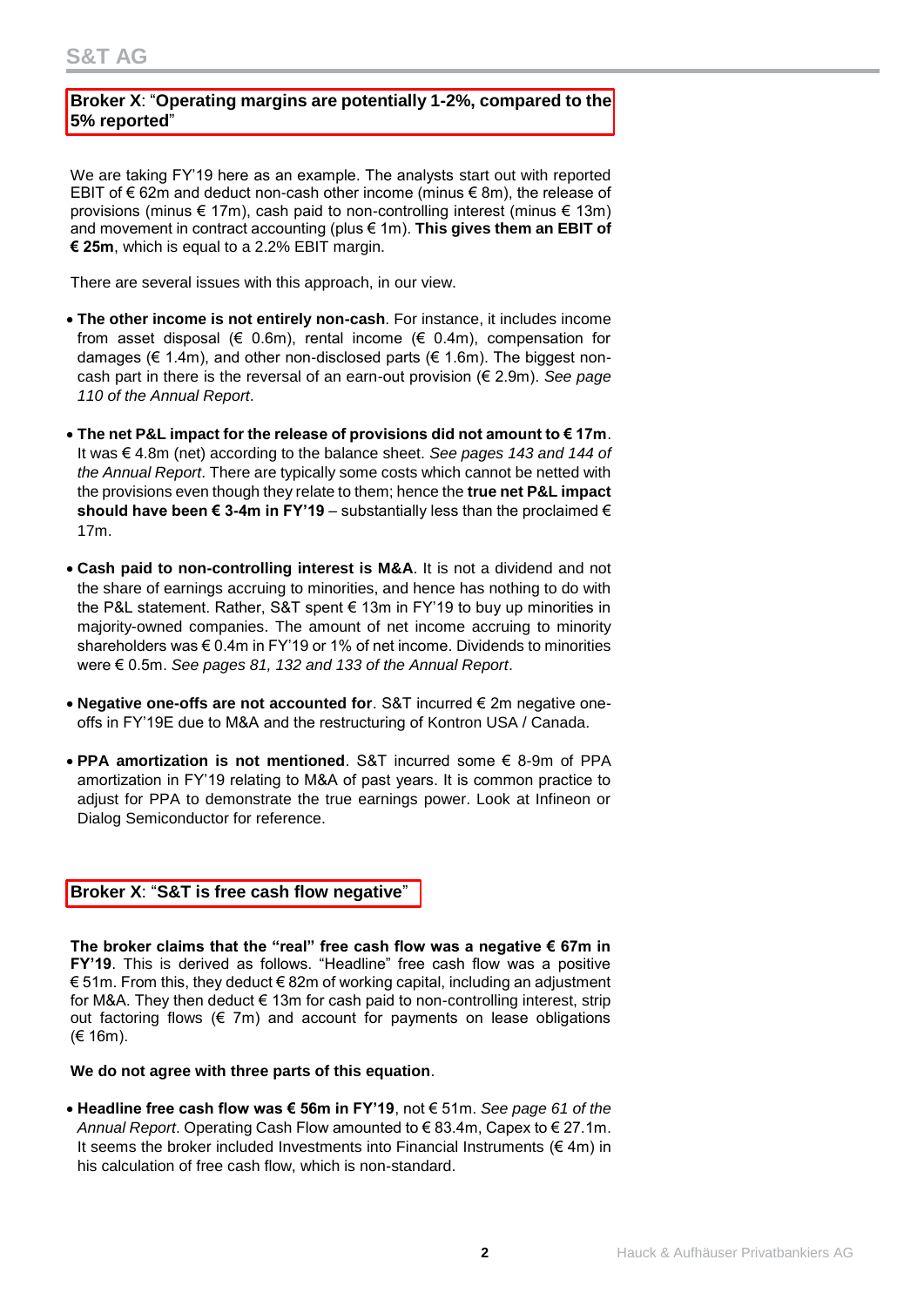- **Cash paid to non-controlling interest is M&A**. Free Cash Flow is by definition prior to any M&A investments. Dividends to minorities were only € 0.5m in FY'19.
- **The € 82m working capital adjustment is incorrect**, in our view. The rationale from Broker X is as follows: S&T acquired Kapsch in 2019. With it, S&T acquired trade receivables of € 69m and Contract Assets of € 13m. totaling € 82m.

The broker seems to assume that the  $\epsilon$  82m became cash effective in FY'19. That is to say: with the Kapsch take-over, S&T acquired trade receivables and contract assets, which it turned into cash in FY'19.

Stated in another way: the take-over of Kapsch boosted S&T's operating cash flow thanks to immediate trade receivables collection, and thus overstated free cash flow.

**This is not true**, in our view.

Yes, S&T acquired a total of € 82m of trade receivables and contract assets in  $FY'19.$  However, the  $\in$  82m reflect the total amount from all of the acquisitions executed in FY'19, including Kapsch, Bass Systems and AIS Automation Dresden GmbH. *See pages 71-78 in the Annual Report*.

**What is key**: it seems irrational to assume that S&T turned the entire € 82m of trade receivables and contract assets into cash in FY'19. In fact, **there is no basis for this assumption**. Consider this:

- **The acquired businesses are going concerns**. They generate revenue, and hence incur further trade receivables on an ongoing basis.
- In conjunction with the trade receivables, **S&T also acquired trade payables and contract liabilities**. Just looking at Kapsch, S&T acquired € 36m of trade receivables but also € 43m of trade payables. *See page 75 of the Annual Report*. This is neglected by Broker X.

Having spoken to management, **the positive M&A impact on operating cash flow in FY'19 was approx.**  $€ 5m -$  **substantially less than the claimed**  $€ 82m$ **.** 

Looking at the Cash Flow Statement for the group, it is true that operating cash flow benefitted from the release of working capital in FY'19. **The net positive cash impact from w/c changes was € 11m**. This includes cash inflow of € 50m from trade receivables and contract assets, as well as  $\epsilon$  30m cash outflow from trade payables and contract liabilities, amongst other. *See page 61 of the Annual Report*.

No matter how you look at it, **the overall w/c impact on cash flow is hence much lower than claimed by Broker X**. At the same time, w/c improvements should be sustainable as they reflect the PEC efficiency program which management implemented.

## **Broker X**: "**S&T has net debt but claims to have net cash**"

There is no definite definition for net debt. S&T calculates net debt by deducting financial liabilities ( $\in$  282m) from gross cash ( $\in$  312m), and thus arrives at a net **cash** position of approx. € 30m for FY'19. We also include other interest-bearing liabilities (€ 121m) and thus arrive at € 91m net **debt**.

Broker X arrives at  $\epsilon$  202m of net debt, which looks extremely conservative. Indeed, they deduct not only financial liabilities and other interest-bearing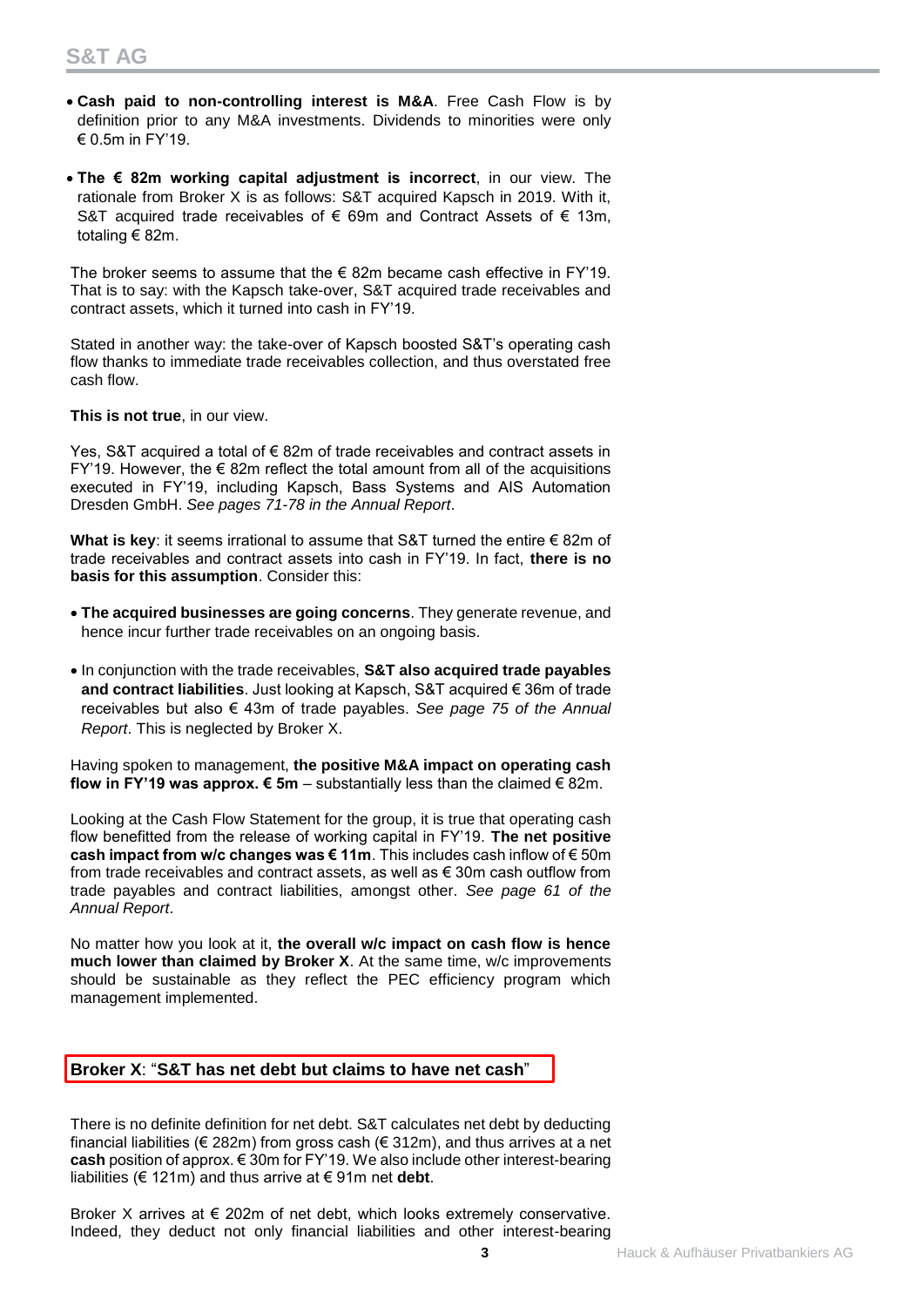liabilities but also factoring (€ 63m), net contract liabilities (€ 43m) and restricted cash ( $6$  5m).

**Our view**: If they include net contract liabilities in their net debt calculation, they should also account for advances and prepayments made to subcontractors (total of € 54m). While it is a question of definition in the end, **the calculation looks biased**.

Importantly, both the increase in net contract liabilities and prepayments happened mostly because of the acquisition of Kapsch. *See pages 124 and 127 of the Annual Report*. That is why we cannot agree with the broker's claim that "S&T is increasingly using contract accounting on long-term contracts – often a red flag for investors". In any case, IFRS 15 made contract accounting mandatory starting January 2018.

**A quick word on factoring**: It is non-recourse and S&T pays an interest rate of 0.95%, and thus sees it as a cheap form of financing.

## **Other Statements**

- **"**Exposure to countries Moldova and Russia presents risk." **Our take**: These two countries accounted for no more than 4.8% of revenues in FY'19. Belarus explained 0.2% of revenues in FY'19.
- "Part-ownership transaction structures present risk." **Our take**: In 2019, part ownership structures were not a material factor. Indeed, only € 0.4m of net income was attributable to minorities, or 1% of group net income. Part ownership structure in Russian entity RTSoft is to ensure that this company is perceived as a Russian company by the local authorities.
- "Investors should be cautious with the E&Y audit." **Our take**: The AGM in June 2020 voted 96%+ in favour of E&Y. Proxy advisor ISS supported this. Note that the AGM took place after the Wirecard fall-out.
- "Kontron Asia Pacific Design CDN BHD in Malaysia is the group's highest margin business." **Our take**: **Not true**. In 2019, the subsidiary had other operating income of € 8m as an **inter-company** loan was forgiven. **This had no impact whatsoever on group profitability**, and had nothing to do with the true underlying profitability of the subsidiary.
- "The independence of the audit committee is unclear as it consists of the same five members as the supervisory board". **Our take**: **Not true**. The audit committee consists of three members, which are also part of the supervisory board. Two of these three members are independent.
- "Kontron had its own issues with fraud." **Our take**: This was in 2010 when Kontron was an independent company **led by an entirely different management team**. The fraud was perpetrated by local management in Malaysia. Kontron set up a € 34m risk provisions, and both the CFO and Chief Production Officer had to step down later that year.
- "There is an entrenched management in Hannes Niederhauser (CEO) and Michael Jeske (COO / Services DACH)." **Our take**: The broker forgets about other members of the management board. This includes for example CFO Richard Neuwirth, who joined the management team in 2013, and who has no history with Kontron or Quanmax. Peter Sturz, the COO Services Eastern Europe, joined the "old" S&T AG in 2007, and thus has no relationship with Kontron or Quanmax.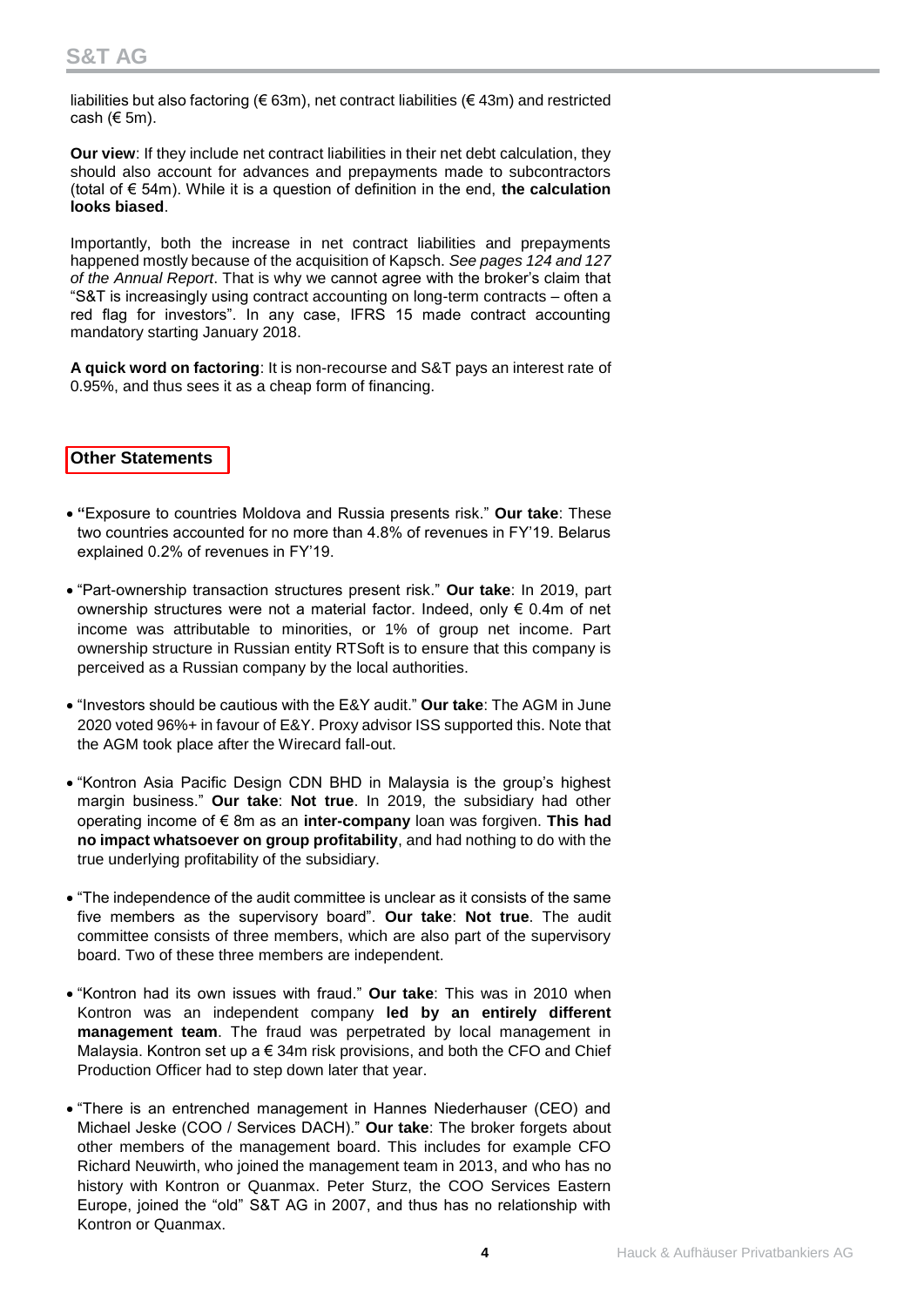Also, the broker report takes a closer look at some M&A targets of past years, and implicitly claims that these are either dubious or a strategic non-fit.

- **M&A target Bass Systems (Moldavia)**: It is true that the Kishinev Anticorruption Prosecution Office conducted an investigation into Bass Systems in connection with Mr Vlad Plahotniuc. This has been concluded in the meantime. S&T never negotiated with Vlad Plahotniuc but rather with director Onisim Popescu, who held 100% of the shares prior to selling the company to S&T in 2019. S&T also hired an international law firm to look in detail into the company. The purchase price consisted of a  $\epsilon$  5.7m fixed price plus a  $\epsilon$  6.7m variable earn-out component. Since closing, S&T has already received a cash dividend form Bass to the tune of € 2.4m after the withholding tax. Overall, **we consider the risk from this M&A transaction to be limited**.
- **M&A target Dorobet (Malta)**: This subsidiary is already in the process of being closed down. The key asset of Dorobet was a gaming license. Remember that security appliances and software for betting terminals were a major revenue contributor for S&T in 2011 / 2012 when the company was still called Quanmax. Today, this end-market explains some  $\epsilon$  10m of annual revenues. In any case, several of S&T's customers back then expressed the wish to buy security solutions and hardware out of one hand while also using a third-party gaming license. That is why S&T acquired Dorobet many years ago.
- **M&A target Active Internet Performance (Austria)**: True, the office does not look impressive. However, this is a 5-man IT Service company for which S&T paid  $€ 0.5$ m. There is no need for a fancy office.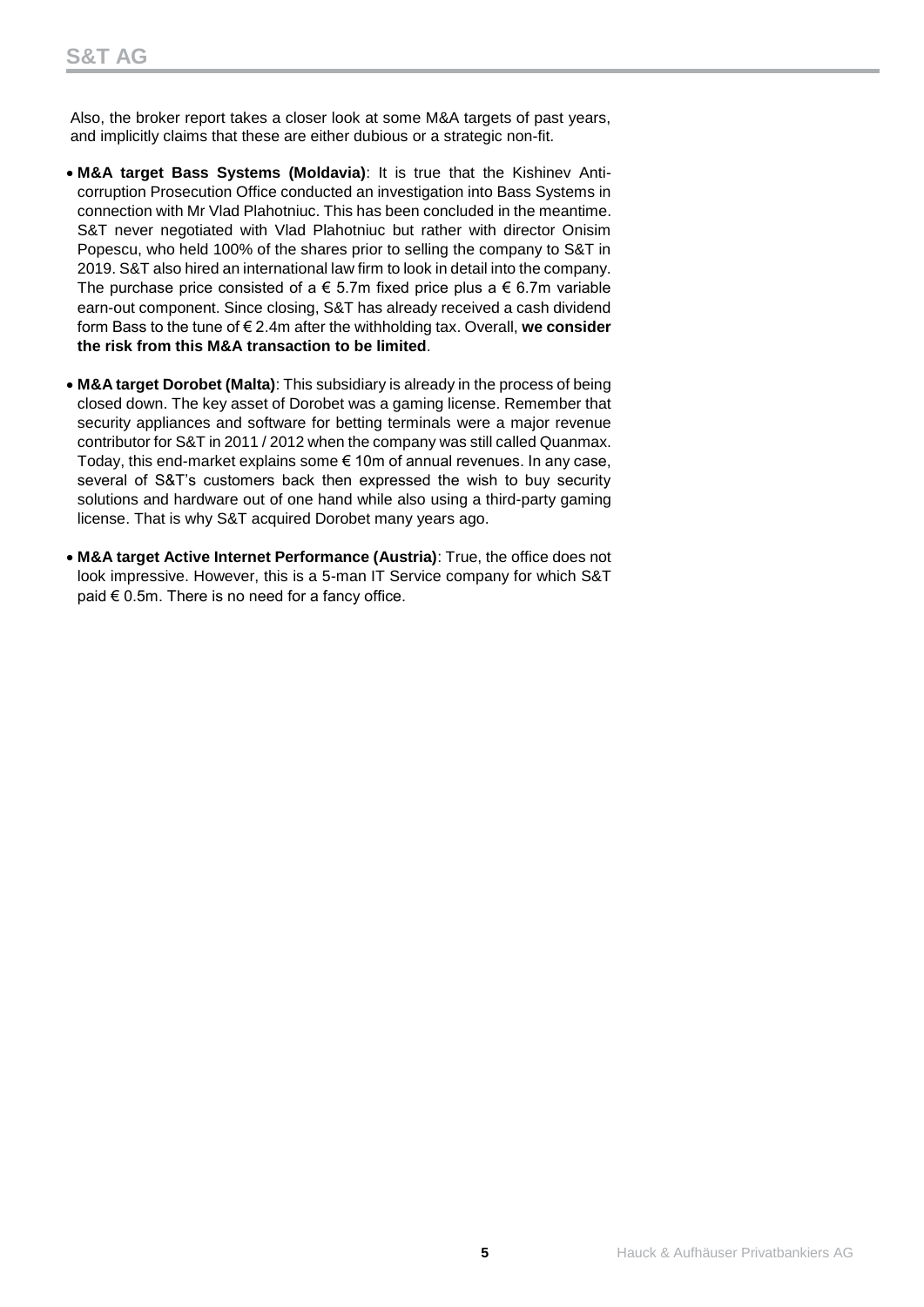# **Financials**

| Profit and loss (EUR m)                                 | 2016   | 2017   | 2018    | 2019    | 2020E   | 2021E   | 2022E   |
|---------------------------------------------------------|--------|--------|---------|---------|---------|---------|---------|
| <b>Net sales</b>                                        | 503.7  | 882.0  | 990.9   | 1,122.9 | 1,205.0 | 1,466.0 | 1,641.9 |
| Sales growth                                            | 7.6%   | 75.1%  | 12.3%   | 13.3%   | 7.3%    | 21.7%   | 12.0%   |
| Increase/decrease in finished goods and work-in-process | 2.8    | 13.4   | 15.1    | 15.5    | 12.1    | 14.7    | 16.4    |
| <b>Total sales</b>                                      | 506.5  | 895.3  | 1,006.0 | 1,138.4 | 1,217.1 | 1,480.7 | 1,658.3 |
| Other operating income                                  | 6.1    | 8.5    | 7.5     | 8.0     | 3.0     | 4.4     | 4.4     |
| Material expenses                                       | 334.8  | 567.0  | 644.3   | 715.4   | 731.4   | 876.7   | 976.9   |
| Personnel expenses                                      | 93.5   | 179.4  | 194.6   | 245.2   | 271.1   | 337.2   | 374.4   |
| Other operating expenses                                | 50.0   | 89.4   | 84.0    | 74.2    | 92.8    | 117.3   | 128.1   |
| Total operating expenses                                | 472.1  | 827.3  | 915.4   | 1,026.7 | 1,092.3 | 1,326.7 | 1,474.9 |
| <b>EBITDA</b>                                           | 34.4   | 68.1   | 90.5    | 111.7   | 124.7   | 153.9   | 183.4   |
| Depreciation                                            | 10.3   | 7.4    | 29.0    | 49.9    | 11.7    | 12.3    | 12.5    |
| <b>EBITA</b>                                            | 24.1   | 60.7   | 61.5    | 61.8    | 113.0   | 141.6   | 170.9   |
| Amortisation of goodwill                                | 0.0    | 0.0    | n/a     | 0.0     | 0.0     | 0.0     | 0.0     |
| Amortisation of intangible assets                       | 0.0    | 18.9   | n/a     | 0.0     | 45.0    | 48.0    | 50.0    |
| Impairment charges                                      | 0.0    | 0.0    | n/a     | 0.0     | 0.0     | 0.0     | 0.0     |
| <b>EBIT</b> (inc revaluation net)                       | 24.1   | 41.7   | 61.5    | 61.8    | 68.0    | 93.6    | 120.9   |
| Interest income                                         | 0.3    | 0.6    | 1.0     | 1.3     | 2.1     | 1.8     | 2.1     |
| Interest expenses                                       | 4.4    | 6.9    | 6.2     | 9.0     | 7.6     | 5.6     | 5.6     |
| Other financial result                                  | 0.0    | 0.0    | 0.0     | 0.0     | 0.0     | 0.0     | 0.0     |
| <b>Financial result</b>                                 | $-4.0$ | $-6.4$ | $-5.2$  | $-7.7$  | $-5.5$  | $-3.8$  | $-3.5$  |
| Recurring pretax income from continuing operations      | 20.1   | 35.4   | 56.3    | 54.1    | 62.5    | 89.8    | 117.4   |
| Extraordinary income/loss                               | 0.0    | 0.0    | 0.0     | 0.0     | 0.0     | 0.0     | 0.0     |
| <b>Earnings before taxes</b>                            | 20.1   | 35.4   | 56.3    | 54.1    | 62.5    | 89.8    | 117.4   |
| <b>Taxes</b>                                            | $-0.3$ | 6.0    | 7.9     | 4.6     | 8.1     | 11.7    | 15.3    |
| Net income from continuing operations                   | 20.4   | 29.4   | 48.5    | 49.5    | 54.4    | 78.1    | 102.1   |
| Result from discontinued operations (net of tax)        | 0.0    | 0.0    | 0.0     | 0.0     | 0.0     | 0.0     | 0.0     |
| <b>Net income</b>                                       | 20.4   | 29.4   | 48.5    | 49.5    | 54.4    | 78.1    | 102.1   |
| Minority interest                                       | 5.8    | 6.9    | 3.5     | 0.4     | 0.6     | 1.0     | 1.1     |
| Net profit (reported)                                   | 14.6   | 22.5   | 45.0    | 49.1    | 53.8    | 77.1    | 101.0   |
| Average number of shares                                | 44.2   | 52.5   | 66.1    | 66.1    | 66.1    | 66.1    | 66.1    |
| <b>EPS</b> reported                                     | 0.33   | 0.43   | 0.68    | 0.74    | 0.81    | 1.17    | 1.53    |

| Profit and loss (common size)                           | 2016    | 2017   | 2018   | 2019    | 2020E  | 2021E    | 2022E  |
|---------------------------------------------------------|---------|--------|--------|---------|--------|----------|--------|
| <b>Net sales</b>                                        | 100.0%  | 100.0% | 100.0% | 100.0%  | 100.0% | 100.0%   | 100.0% |
| Increase/decrease in finished goods and work-in-process | 0.6%    | 1.5%   | 1.5%   | 1.4%    | 1.0%   | 1.0%     | 1.0%   |
| <b>Total sales</b>                                      | 100.6%  | 101.5% | 101.5% | 101.4 % | 101.0% | 101.0%   | 101.0% |
| Other operating income                                  | 1.2%    | 1.0%   | 0.8%   | 0.7%    | 0.3%   | 0.3%     | 0.3%   |
| Material expenses                                       | 66.5%   | 64.3%  | 65.0%  | 63.7%   | 60.7%  | 59.8%    | 59.5%  |
| Personnel expenses                                      | 18.6%   | 20.3%  | 19.6%  | 21.8%   | 22.5%  | 23.0%    | 22.8%  |
| Other operating expenses                                | 9.9%    | 10.1%  | 8.5%   | 6.6%    | 7.7%   | 8.0%     | 7.8%   |
| Total operating expenses                                | 93.7%   | 93.8%  | 92.4 % | 91.4%   | 90.7%  | 90.5%    | 89.8%  |
| <b>EBITDA</b>                                           | 6.8%    | 7.7%   | 9.1%   | 9.9%    | 10.4%  | 10.5%    | 11.2%  |
| Depreciation                                            | 2.0%    | 0.8%   | 2.9%   | 4.4 %   | 1.0%   | 0.8%     | 0.8%   |
| <b>EBITA</b>                                            | 4.8%    | 6.9%   | 6.2%   | 5.5%    | 9.4%   | 9.7%     | 10.4%  |
| Amortisation of goodwill                                | 0.0%    | 0.0%   | n/a    | 0.0%    | 0.0%   | 0.0%     | 0.0%   |
| Amortisation of intangible assets                       | 0.0%    | 2.1%   | n/a    | 0.0%    | 3.7%   | 3.3%     | 3.0%   |
| Impairment charges                                      | 0.0%    | 0.0%   | n/a    | 0.0%    | 0.0%   | $0.0 \%$ | 0.0%   |
| <b>EBIT</b> (inc revaluation net)                       | 4.8%    | 4.7%   | 6.2%   | 5.5%    | 5.6%   | 6.4%     | 7.4 %  |
| Interest income                                         | 0.1%    | 0.1%   | 0.1%   | 0.1%    | 0.2%   | 0.1%     | 0.1%   |
| Interest expenses                                       | 0.9%    | 0.8%   | 0.6%   | 0.8%    | 0.6%   | 0.4%     | 0.3%   |
| Other financial result                                  | 0.0%    | 0.0%   | 0.0%   | 0.0%    | 0.0%   | 0.0%     | 0.0%   |
| <b>Financial result</b>                                 | neg.    | neg.   | neg.   | neg.    | neg.   | neg.     | neg.   |
| Recurring pretax income from continuing operations      | 4.0%    | 4.0%   | 5.7%   | 4.8%    | 5.2%   | 6.1%     | 7.2%   |
| Extraordinary income/loss                               | 0.0%    | 0.0%   | 0.0%   | 0.0%    | 0.0%   | 0.0%     | 0.0%   |
| <b>Earnings before taxes</b>                            | 4.0%    | 4.0%   | 5.7%   | 4.8%    | 5.2%   | 6.1%     | 7.2%   |
| Tax rate                                                | $-1.6%$ | 17.0%  | 14.0%  | 8.4%    | 13.0%  | 13.0%    | 13.0%  |
| Net income from continuing operations                   | 4.1%    | 3.3%   | 4.9%   | 4.4 %   | 4.5%   | 5.3%     | 6.2%   |
| Income from discontinued operations (net of tax)        | 0.0%    | 0.0%   | 0.0%   | 0.0%    | 0.0%   | 0.0%     | 0.0%   |
| Net income                                              | 4.1 %   | 3.3%   | 4.9%   | 4.4 %   | 4.5 %  | 5.3%     | 6.2%   |
| Minority interest                                       | 1.2%    | 0.8%   | 0.4%   | 0.0%    | 0.1%   | 0.1%     | 0.1%   |
| Net profit (reported)                                   | 2.9%    | 2.6%   | 4.5%   | 4.4 %   | 4.5%   | 5.3%     | 6.2%   |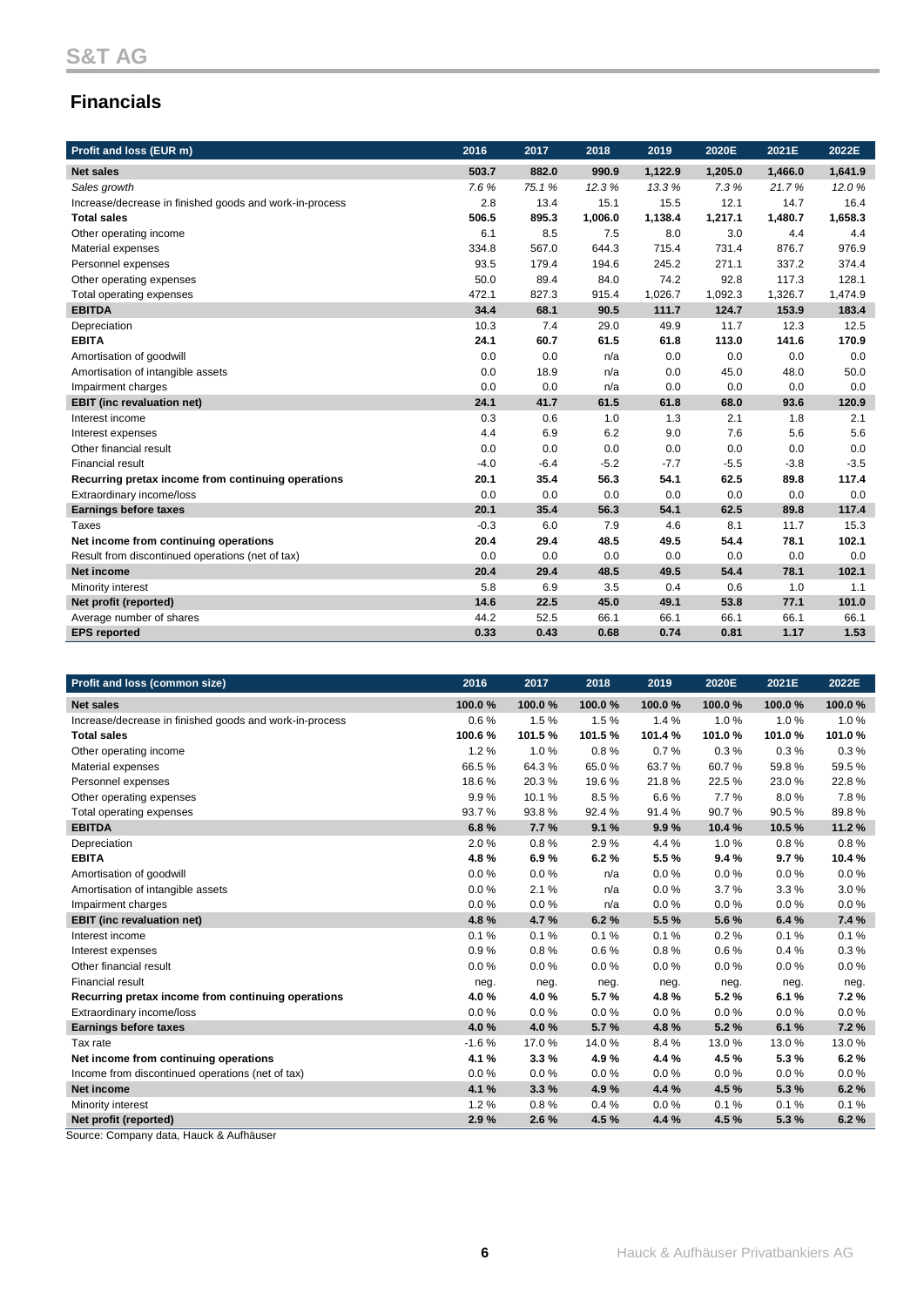# **S&T AG**

| <b>Balance sheet (EUR m)</b>                              | 2016  | 2017  | 2018  | 2019    | 2020E   | 2021E   | 2022E   |
|-----------------------------------------------------------|-------|-------|-------|---------|---------|---------|---------|
| Intangible assets                                         | 183.2 | 189.9 | 207.6 | 294.9   | 307.2   | 282.9   | 257.6   |
| Property, plant and equipment                             | 27.5  | 31.9  | 37.1  | 99.8    | 106.2   | 115.1   | 125.6   |
| <b>Financial assets</b>                                   | 12.1  | 17.6  | 0.3   | 22.8    | 22.8    | 22.8    | 22.8    |
| <b>FIXED ASSETS</b>                                       | 222.8 | 239.4 | 244.9 | 417.5   | 436.2   | 420.8   | 406.0   |
| Inventories                                               | 84.9  | 104.0 | 130.8 | 146.8   | 157.5   | 191.6   | 214.6   |
| Accounts receivable                                       | 168.6 | 172.4 | 202.7 | 212.2   | 227.7   | 277.0   | 310.2   |
| Other current assets                                      | 41.5  | 43.5  | 68.0  | 102.6   | 105.2   | 107.8   | 110.5   |
| Liquid assets                                             | 125.6 | 216.9 | 171.8 | 312.3   | 335.7   | 382.5   | 457.7   |
| Deferred taxes                                            | 25.4  | 28.6  | 29.8  | 34.4    | 34.4    | 34.4    | 34.4    |
| Deferred charges and prepaid expenses                     | 0.0   | 0.0   | 0.0   | 0.0     | 0.0     | 0.0     | 0.0     |
| <b>CURRENT ASSETS</b>                                     | 445.9 | 565.5 | 603.0 | 808.2   | 860.5   | 993.3   | 1,127.4 |
| <b>TOTAL ASSETS</b>                                       | 668.7 | 804.9 | 847.9 | 1,225.7 | 1,296.7 | 1,414.1 | 1,533.5 |
| <b>SHAREHOLDERS EQUITY</b>                                | 154.0 | 305.1 | 356.0 | 372.7   | 413.9   | 477.4   | 558.8   |
| <b>MINORITY INTEREST</b>                                  | 87.0  | 26.7  | 11.3  | 12.4    | 12.4    | 12.4    | 12.4    |
| Long-term debt                                            | 74.2  | 68.7  | 79.4  | 341.0   | 341.0   | 341.0   | 341.0   |
| Provisions for pensions and similar obligations           | 11.6  | 21.2  | 14.6  | 30.0    | 30.3    | 30.6    | 30.9    |
| Other provisions                                          | 39.1  | 36.7  | 28.0  | 54.4    | 56.0    | 57.7    | 59.4    |
| <b>Non-current liabilities</b>                            | 124.8 | 126.6 | 122.0 | 425.4   | 427.3   | 429.3   | 431.3   |
| short-term liabilities to banks                           | 19.5  | 46.4  | 39.6  | 62.8    | 62.8    | 62.8    | 62.8    |
| Accounts payable                                          | 134.3 | 154.9 | 177.0 | 205.0   | 231.1   | 281.2   | 314.9   |
| Advance payments received on orders                       | 0.0   | 0.0   | 0.0   | 0.0     | 0.0     | 0.0     | 0.0     |
| Other liabilities (incl. from lease and rental contracts) | 143.7 | 135.6 | 129.4 | 134.2   | 134.2   | 134.2   | 138.2   |
| Deferred taxes                                            | 5.4   | 9.5   | 12.6  | 13.4    | 15.1    | 17.0    | 15.2    |
| Deferred income                                           | 0.0   | 0.0   | 0.0   | 0.0     | 0.0     | 0.0     | 0.0     |
| <b>Current liabilities</b>                                | 302.8 | 346.4 | 358.6 | 415.3   | 443.1   | 495.1   | 531.0   |
| <b>TOTAL LIABILITIES AND SHAREHOLDERS EQUITY</b>          | 668.7 | 804.9 | 847.9 | 1,225.7 | 1,296.7 | 1,414.1 | 1,533.5 |

| <b>Balance sheet (common size)</b>                        | 2016   | 2017    | 2018   | 2019   | 2020E  | 2021E  | 2022E  |
|-----------------------------------------------------------|--------|---------|--------|--------|--------|--------|--------|
| Intangible assets                                         | 27.4%  | 23.6 %  | 24.5%  | 24.1 % | 23.7%  | 20.0%  | 16.8%  |
| Property, plant and equipment                             | 4.1%   | 4.0%    | 4.4 %  | 8.1%   | 8.2%   | 8.1%   | 8.2%   |
| <b>Financial assets</b>                                   | 1.8%   | 2.2%    | 0.0%   | 1.9%   | 1.8%   | 1.6%   | 1.5%   |
| <b>FIXED ASSETS</b>                                       | 33.3%  | 29.7%   | 28.9%  | 34.1 % | 33.6 % | 29.8%  | 26.5%  |
| Inventories                                               | 12.7%  | 12.9%   | 15.4%  | 12.0%  | 12.1%  | 13.5%  | 14.0%  |
| Accounts receivable                                       | 25.2%  | 21.4%   | 23.9%  | 17.3%  | 17.6%  | 19.6%  | 20.2%  |
| Other current assets                                      | 6.2%   | 5.4%    | 8.0%   | 8.4%   | 8.1%   | 7.6%   | 7.2%   |
| Liquid assets                                             | 18.8%  | 27.0%   | 20.3%  | 25.5%  | 25.9%  | 27.0%  | 29.8%  |
| Deferred taxes                                            | 3.8%   | 3.6%    | 3.5%   | 2.8%   | 2.7%   | 2.4%   | 2.2%   |
| Deferred charges and prepaid expenses                     | 0.0%   | $0.0\%$ | 0.0%   | 0.0%   | 0.0%   | 0.0%   | 0.0%   |
| <b>CURRENT ASSETS</b>                                     | 66.7%  | 70.3%   | 71.1%  | 65.9%  | 66.4%  | 70.2%  | 73.5%  |
| <b>TOTAL ASSETS</b>                                       | 100.0% | 100.0%  | 100.0% | 100.0% | 100.0% | 100.0% | 100.0% |
| <b>SHAREHOLDERS EQUITY</b>                                | 23.0%  | 37.9%   | 42.0%  | 30.4%  | 31.9%  | 33.8%  | 36.4 % |
| <b>MINORITY INTEREST</b>                                  | 13.0%  | 3.3%    | 1.3%   | 1.0%   | 1.0%   | 0.9%   | 0.8%   |
| Long-term debt                                            | 11.1%  | 8.5%    | 9.4%   | 27.8%  | 26.3%  | 24.1%  | 22.2%  |
| Provisions for pensions and similar obligations           | 1.7%   | 2.6%    | 1.7%   | 2.4 %  | 2.3%   | 2.2%   | 2.0%   |
| Other provisions                                          | 5.8%   | 4.6%    | 3.3%   | 4.4 %  | 4.3%   | 4.1%   | 3.9%   |
| <b>Non-current liabilities</b>                            | 18.7%  | 15.7%   | 14.4 % | 34.7%  | 33.0%  | 30.4%  | 28.1 % |
| short-term liabilities to banks                           | 2.9%   | 5.8%    | 4.7%   | 5.1%   | 4.8%   | 4.4%   | 4.1%   |
| Accounts payable                                          | 20.1%  | 19.2%   | 20.9%  | 16.7%  | 17.8%  | 19.9%  | 20.5%  |
| Advance payments received on orders                       | 0.0%   | 0.0%    | 0.0%   | 0.0%   | 0.0%   | 0.0%   | 0.0%   |
| Other liabilities (incl. from lease and rental contracts) | 21.5%  | 16.9%   | 15.3%  | 10.9%  | 10.3%  | 9.5%   | 9.0%   |
| Deferred taxes                                            | 0.8%   | 1.2%    | 1.5%   | 1.1%   | 1.2%   | 1.2%   | 1.0%   |
| Deferred income                                           | 0.0%   | 0.0%    | 0.0%   | 0.0%   | 0.0%   | 0.0%   | 0.0%   |
| <b>Current liabilities</b>                                | 45.3%  | 43.0%   | 42.3%  | 33.9%  | 34.2%  | 35.0%  | 34.6%  |
| <b>TOTAL LIABILITIES AND SHAREHOLDERS EQUITY</b>          | 100.0% | 100.0%  | 100.0% | 100.0% | 100.0% | 100.0% | 100.0% |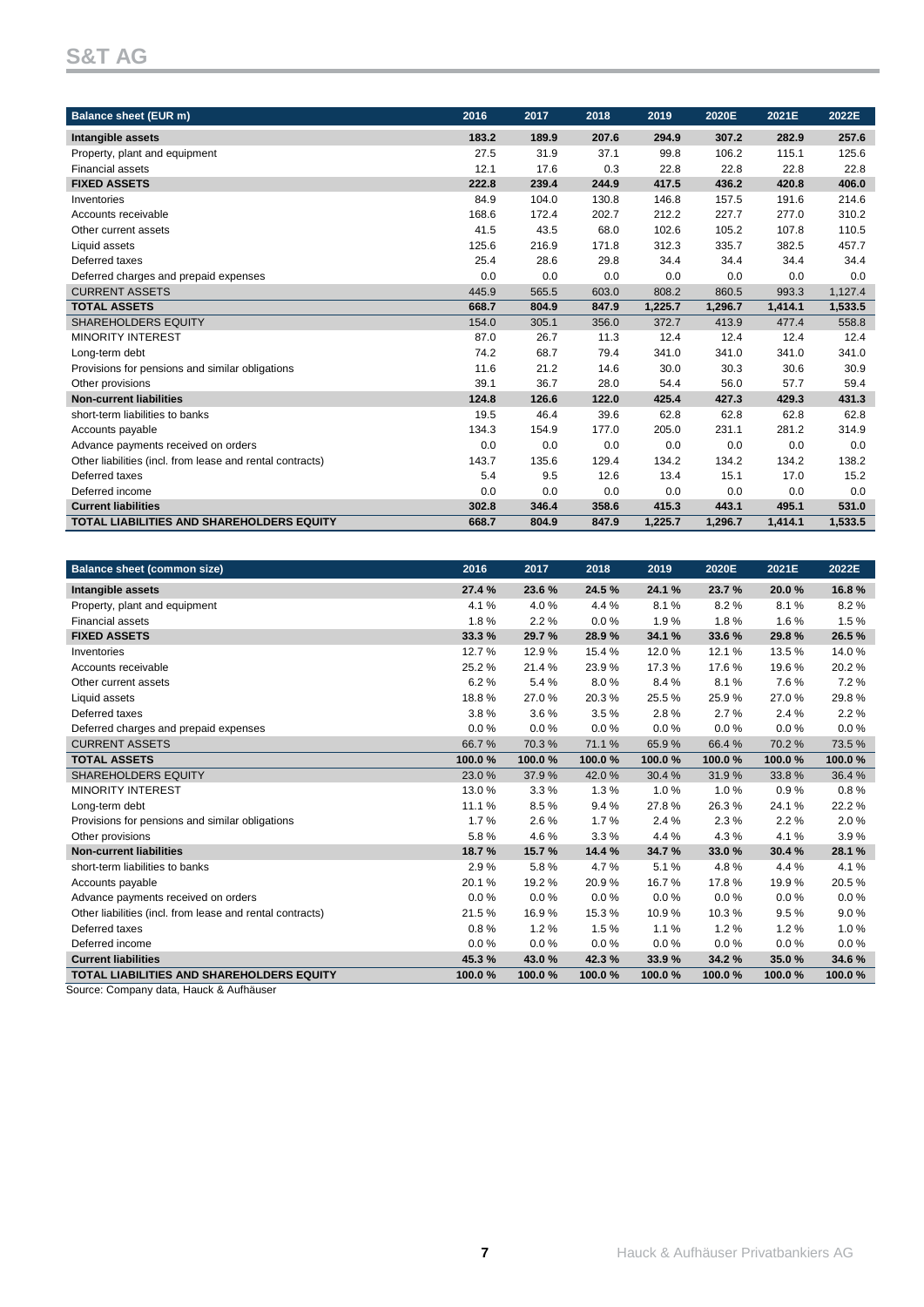# **S&T AG**

| Cash flow statement (EUR m)                                              | 2016    | 2017    | 2018    | 2019    | 2020E   | 2021E   | 2022E   |
|--------------------------------------------------------------------------|---------|---------|---------|---------|---------|---------|---------|
| Net profit/loss                                                          | 20.4    | 29.4    | 48.5    | 49.5    | 54.4    | 78.1    | 102.1   |
| Depreciation of fixed assets (incl. leases)                              | 10.3    | 7.4     | 29.9    | 49.9    | 11.7    | 12.3    | 12.5    |
| Amortisation of goodwill                                                 | 0.0     | 0.0     | 0.0     | 0.0     | 0.0     | 0.0     | 0.0     |
| Amortisation of intangible assets                                        | 0.0     | 18.9    | 0.0     | 0.0     | 45.0    | 48.0    | 50.0    |
| Others                                                                   | $-1.9$  | $-13.6$ | $-17.7$ | 3.7     | 0.5     | 0.3     | 0.3     |
| Cash flow from operations before changes in w/c                          | 28.9    | 42.1    | 60.7    | 103.1   | 111.6   | 138.8   | 164.9   |
| Increase/decrease in inventory                                           | 9.3     | $-17.9$ | $-4.1$  | $-16.0$ | $-10.7$ | $-34.1$ | $-23.0$ |
| Increase/decrease in accounts receivable                                 | $-1.5$  | 5.5     | $-23.1$ | $-30.0$ | $-15.5$ | $-49.3$ | $-33.2$ |
| Increase/decrease in accounts payable                                    | 20.3    | 15.2    | 2.1     | 49.7    | 26.1    | 50.1    | 33.7    |
| Increase/decrease in other working capital positions                     | 4.4     | 0.0     | 0.0     | $-11.8$ | 0.0     | 0.0     | 0.0     |
| Increase/decrease in working capital                                     | 32.5    | 2.8     | $-25.1$ | $-8.1$  | $-0.2$  | $-33.4$ | $-22.5$ |
| Cash flow from operating activities                                      | 61.4    | 44.9    | 35.5    | 95.1    | 111.4   | 105.4   | 142.5   |
| <b>CAPEX</b>                                                             | 9.3     | 23.0    | 25.1    | 27.1    | 31.9    | 37.4    | 40.2    |
| Payments for acquisitions                                                | 59.2    | 11.5    | 39.6    | 27.2    | 43.5    | 7.5     | 7.5     |
| <b>Financial investments</b>                                             | 4.3     | 5.7     | $-0.5$  | 4.3     | 0.0     | 0.0     | 0.0     |
| Income from asset disposals                                              | $-0.9$  | 1.2     | 1.1     | 2.9     | 0.0     | 0.0     | 0.0     |
| Cash flow from investing activities                                      | $-73.6$ | $-39.1$ | $-63.1$ | $-55.7$ | $-75.4$ | $-44.9$ | $-47.7$ |
| Cash flow before financing                                               | $-12.2$ | 5.8     | $-27.6$ | 39.3    | 36.0    | 60.5    | 94.7    |
| Increase/decrease in debt position                                       | 39.8    | 28.8    | 1.2     | 128.1   | 0.0     | 0.0     | 0.0     |
| Purchase of own shares                                                   | 0.0     | 0.0     | 0.0     | 14.6    | 0.0     | 0.0     | 0.0     |
| Capital measures                                                         | 44.0    | 86.9    | 2.2     | 0.0     | 0.0     | 0.0     | 0.0     |
| Dividends paid                                                           | 3.5     | 4.9     | 8.3     | 10.6    | 12.6    | 13.6    | 19.6    |
| Others                                                                   | $-8.5$  | $-17.7$ | $-15.9$ | $-19.1$ | 0.0     | 0.0     | 0.0     |
| Effects of exchange rate changes on cash                                 | 0.0     | $-2.0$  | 0.3     | 1.1     | 0.0     | 0.0     | 0.0     |
| Cash flow from financing activities                                      | 71.8    | 93.1    | $-20.9$ | 83.8    | $-12.6$ | $-13.6$ | $-19.6$ |
| Increase/decrease in liquid assets                                       | 59.5    | 97.0    | $-48.2$ | 124.2   | 23.4    | 46.9    | 75.2    |
| Liquid assets at end of period<br>Source: Company data Hauck & Aufhäuser | 125.6   | 216.9   | 171.8   | 312.3   | 335.7   | 382.5   | 457.7   |

Source: Company data, Hauck & Aufhäuser

| 2016    | 2017   | 2018    | 2019    | 2020E   | 2021E   | 2022E   |
|---------|--------|---------|---------|---------|---------|---------|
| 60.1    | 108.3  | 98.4    | 102.2   | 102.4   | 117.3   | 149.4   |
| 14.8%   | 80.1%  | $-9.1%$ | 3.8%    | 0.2%    | 14.5 %  | 27.4 %  |
| 166.3   | 242.7  | 300.0   | 336.9   | 359.1   | 429.5   | 497.5   |
| $-9.8%$ | 46.0%  | 23.6 %  | 12.3 %  | 6.6%    | 19.6%   | 15.8%   |
| n/a     | 132.1  | 133.2   | 152.7   | 171.1   | 215.5   | 223.3   |
| n/a     | n/a    | 0.8%    | 14.7%   | 12.0%   | 25.9%   | 3.6%    |
| n/a     | n/a    | n/a     | n/a     | n/a     | n/a     | n/a     |
| n/a     | n/a    | n/a     | n/a     | n/a     | n/a     | n/a     |
| 277.3   | 398.9  | 459.4   | 531.1   | 572.4   | 703.7   | 761.9   |
| 19.8%   | 43.8%  | 15.2 %  | 15.6%   | 7.8%    | 22.9%   | 8.3%    |
| 503.7   | 882.0  | 990.9   | 1,122.9 | 1,205.0 | 1,466.0 | 1,641.9 |
| 7.6%    | 75.1 % | 12.3 %  | 13.3 %  | 7.3%    | 21.7%   | 12.0%   |
|         |        |         |         |         |         |         |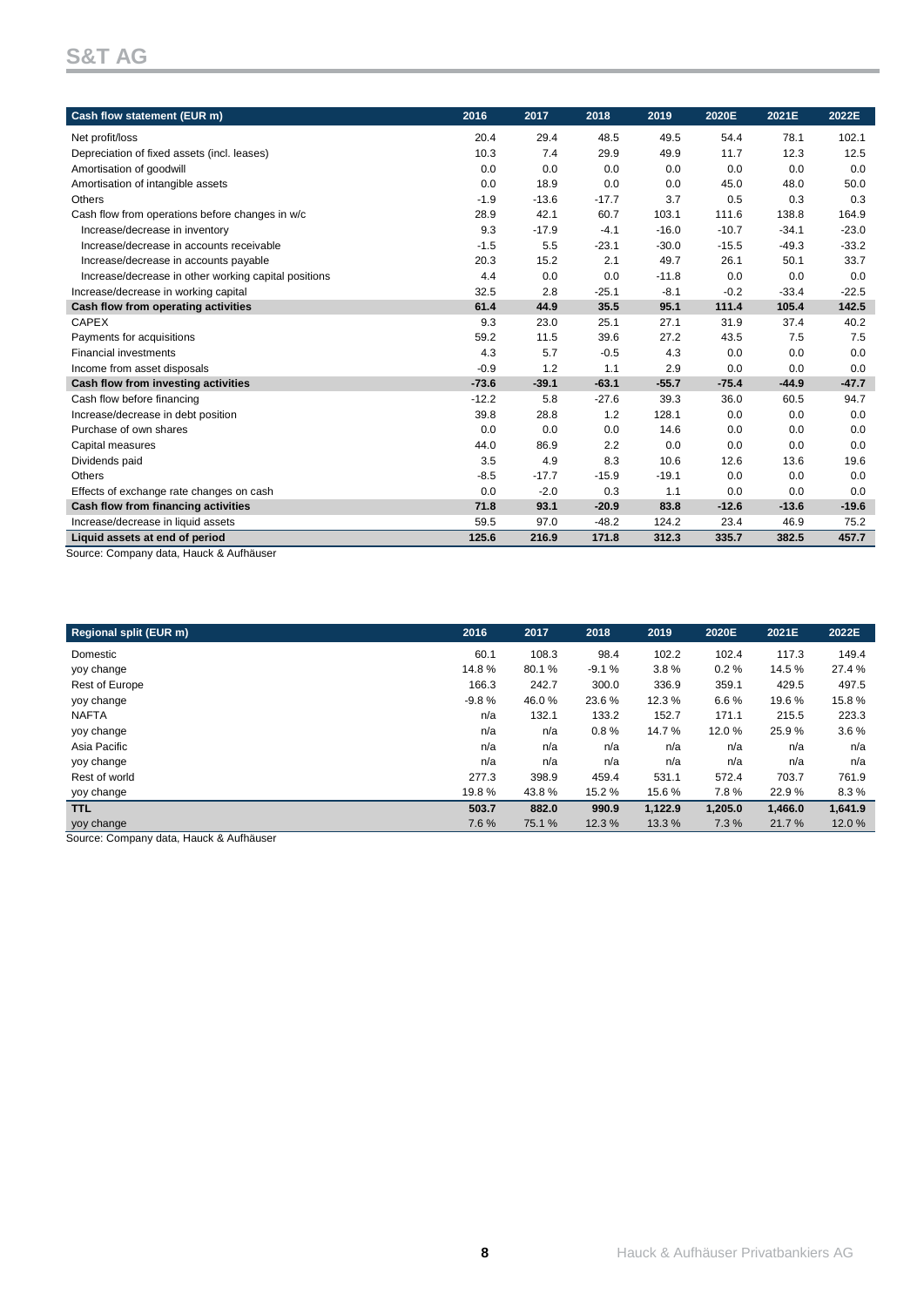# **S&T AG**

| Key ratios (EUR m)                                        | 2016          | 2017      | 2018    | 2019   | 2020E  | 2021E        | 2022E   |
|-----------------------------------------------------------|---------------|-----------|---------|--------|--------|--------------|---------|
| P&L growth analysis                                       |               |           |         |        |        |              |         |
| Sales growth                                              | 7.6%          | 75.1%     | 12.3%   | 13.3%  | 7.3%   | 21.7%        | 12.0%   |
| <b>EBITDA</b> growth                                      | 21.3%         | 97.9%     | 33.0%   | 23.4%  | 37.7%  | 37.8%        | 47.1%   |
| EBIT growth                                               | 16.9%         | 73.1%     | 47.3%   | 0.4%   | 10.6%  | 51.6%        | 77.8%   |
| EPS growth                                                | $-9.3%$       | 29.9%     | 58.9%   | 9.2%   | 19.6%  | 57.0%        | 87.8%   |
| <b>Efficiency</b>                                         |               |           |         |        |        |              |         |
| Total operating costs / sales                             | 93.7%         | 93.8%     | 92.4%   | 91.4%  | 90.7%  | 90.5%        | 89.8%   |
| Sales per employee                                        | 223.6         | 306.0     | 254.1   | 259.8  | 277.4  | 334.2        | 748.6   |
| EBITDA per employee                                       | 15.3          | 23.6      | 23.2    | 25.9   | 28.7   | 35.1         | 83.6    |
| <b>Balance sheet analysis</b>                             |               |           |         |        |        |              |         |
| Avg. working capital / sales                              | 16.3%         | 13.6%     | 14.0%   | 13.8%  | 12.9%  | 11.6%        | 11.1%   |
| Inventory turnover (sales/inventory)                      | 5.9           | 8.5       | 7.6     | 7.7    | 7.7    | 7.7          | 7.7     |
| Trade debtors in days of sales                            | 122.2         | 71.3      | 74.6    | 69.0   | 69.0   | 69.0         | 69.0    |
| A/P turnover [(A/P*365)/sales]                            | 97.3          | 64.1      | 65.2    | 66.6   | 70.0   | 70.0         | 70.0    |
|                                                           | 68.3          | 38.6      | 48.5    | 39.2   | 32.2   | 31.7         | 31.5    |
| Cash conversion cycle (days)<br><b>Cash flow analysis</b> |               |           |         |        |        |              |         |
| Free cash flow                                            |               | 21.9      | 10.4    | 68.0   | 79.5   |              | 102.2   |
| Free cash flow/sales                                      | 52.1<br>10.3% | 2.5%      | 1.1%    | 6.1%   | 6.6%   | 68.0<br>4.6% | 6.2%    |
|                                                           |               | 97.3%     |         |        |        |              | 101.2%  |
| FCF / net profit                                          | 357.3%        |           | 23.2%   | 138.4% | 147.7% | 88.2%        |         |
| Capex / depn                                              | 131.5%        | 109.2%    | 82.3%   | 62.9%  | 56.3%  | 62.0%        | 64.4%   |
| Capex / maintenance capex                                 | $0.0\%$       | 145.7%    | n/a     | 116.6% | 108.9% | 128.1%       | 138.5%  |
| Capex / sales                                             | n/a           | n/a       | n/a     | n/a    | n/a    | n/a          | n/a     |
| <b>Security</b>                                           |               |           |         |        |        |              |         |
| Net debt                                                  | $-32.0$       | $-101.8$  | $-52.7$ | 91.5   | 68.1   | 21.3         | $-53.9$ |
| Net Debt/EBITDA                                           | 0.0           | 0.0       | 0.0     | 0.8    | 0.5    | 0.1          | 0.0     |
| Net debt / equity                                         | neg.          | neg.      | neg.    | 0.2    | 0.2    | 0.0          | neg.    |
| Interest cover                                            | 5.5           | 6.0       | 10.0    | 6.9    | 8.9    | 16.7         | 21.6    |
| Dividend payout ratio                                     | 33.1 %        | 36.6%     | 23.5%   | 25.6%  | 25.4%  | 25.4%        | 25.4%   |
| <b>Asset utilisation</b>                                  |               |           |         |        |        |              |         |
| Capital employed turnover                                 | 1.3           | 1.7       | 1.9     | 1.3    | 1.3    | 1.5          | 1.5     |
| Operating assets turnover                                 | 3.4           | 5.7       | 5.1     | 4.4    | 4.6    | 4.8          | 4.9     |
| Plant turnover                                            | 18.3          | 27.7      | 26.7    | 11.3   | 11.3   | 12.7         | 13.1    |
| Inventory turnover (sales/inventory)                      | 5.9           | 8.5       | 7.6     | 7.7    | 7.7    | 7.7          | 7.7     |
| <b>Returns</b>                                            |               |           |         |        |        |              |         |
| <b>ROCE</b>                                               | 8.8%          | 9.4%      | 11.9%   | 8.8%   | 9.4%   | 10.1%        | 12.2 %  |
| <b>ROE</b>                                                | 9.5%          | 7.4 %     | 12.6%   | 13.2%  | 13.0%  | 16.2%        | 18.1%   |
| Other                                                     |               |           |         |        |        |              |         |
| Interest paid / avg. debt                                 | 6.0%          | 6.6%      | 5.3%    | 3.4%   | 2.9%   | 1.4%         | 1.4%    |
| No. employees (average)                                   | 2252          | 2882      | 3900    | 4322   | 4343   | 4387         | 2193    |
| Number of shares                                          | 44.2          | 52.5      | 66.1    | 66.1   | 66.1   | 66.1         | 66.1    |
| <b>DPS</b>                                                | 0.1           | 0.1       | 0.2     | 0.2    | 0.2    | 0.3          | 0.4     |
| <b>EPS</b> reported                                       | 0.33          | 0.43      | 0.68    | 0.74   | 0.81   | 1.17         | 1.53    |
| <b>Valuation ratios</b>                                   |               |           |         |        |        |              |         |
| P/BV                                                      | 7.9           | 5.2       | 4.7     | 4.5    | 4.0    | $3.5\,$      | $3.0\,$ |
| EV/sales                                                  | 2.4           | 1.7       | 1.6     | 1.6    | 1.5    | $1.2$        | 1.0     |
| EV/EBITDA                                                 | 34.6          | 22.2      | 17.9    | 15.9   | 14.1   | 11.1         | 8.9     |
| EV/EBITA                                                  | 49.3          | 24.9      | 26.4    | 28.8   | 15.5   | 12.1         | 9.6     |
| EV/EBIT                                                   | 49.3          | 36.2      | 26.4    | 28.8   | 25.8   | 18.3         | 13.5    |
| EV/FCF                                                    | 22.8          | 69.0      | 155.3   | 26.2   | 22.1   | 25.2         | 16.0    |
| Adjusted FCF yield                                        | 1.8%          | 2.9%      | 4.1%    | 5.4%   | 5.8%   | 7.4%         | 9.4%    |
| Dividend yield                                            | 0.4%          | $0.5\,\%$ | 0.6%    | 0.8%   | 0.8%   | 1.2%         | 1.5%    |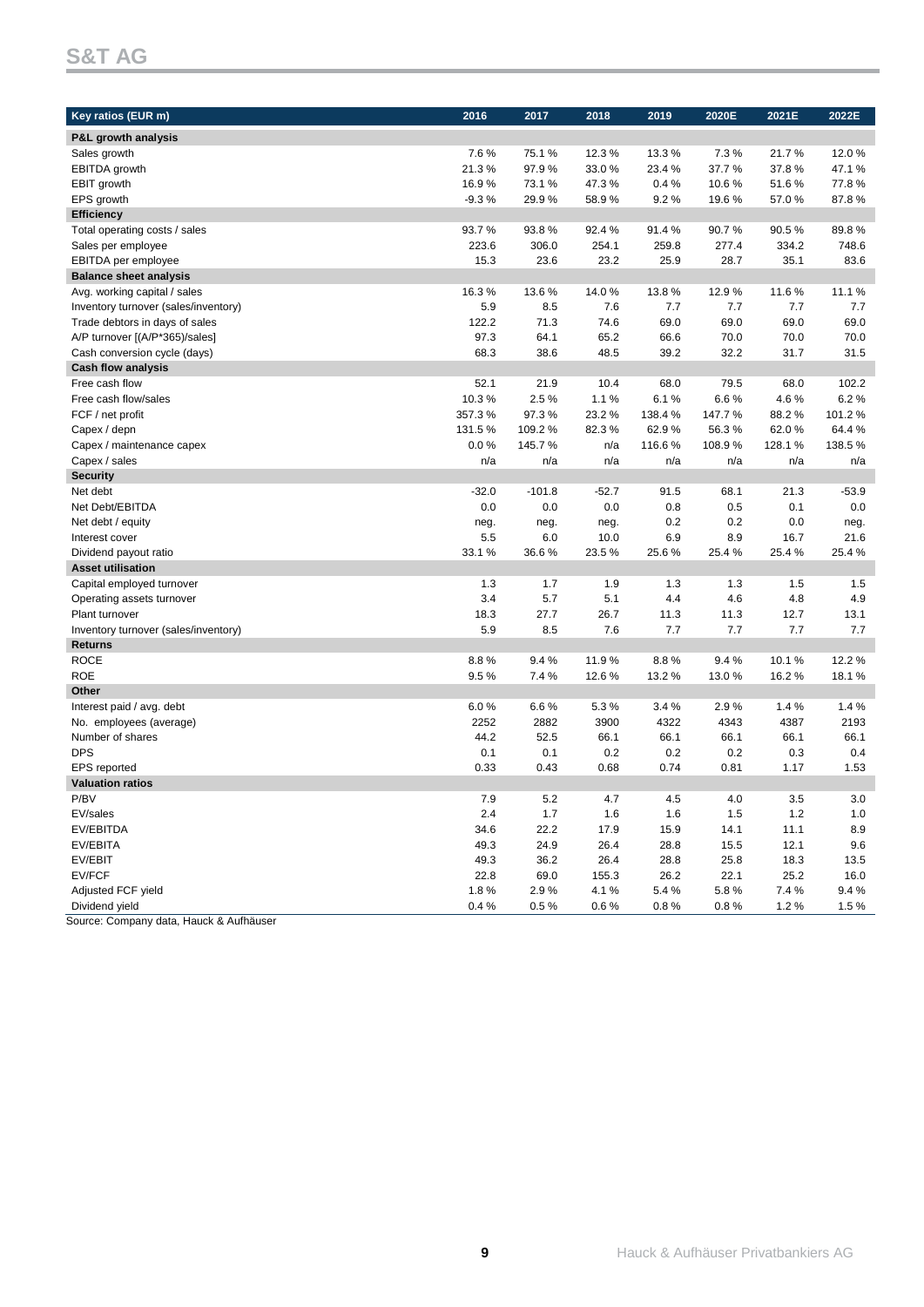# **Disclosures regarding research publications of Hauck & Aufhäuser Privatbankiers AG pursuant to section 85 of the German Securities Trading Act (WpHG) and distributed in the UK under an EEA branch passport, subject to the FCA requirements on research recommendation disclosures**

It is essential that any research recommendation is fairly presented and discloses interests of indicates relevant conflicts of interest. Pursuant to section 85 of the German Securities Trading Act (WpHG) a research report has to point out possible conflicts of interest in connection with the analysed company. Further to this, under the FCA's rules on research recommendations, any conflicts of interest in connection with the recommendation must be disclosed. A conflict of interest is presumed to exist in particular if Hauck & Aufhäuser Privatbankiers AG

- (1) or any other person belonging to the same group with that person (as part of a consortium) within the past twelve months, acquired the financial instruments of the analysed company,
- (2) or any other person belonging to the same group with that person has entered into an agreement on the production of the research report with the analysed company,
- (3) has, within the past twelve months, been party to an agreement on the provision of investment banking services with the analysed company or have received services or a promise of services under the term of such an agreement,
- (4) holds a) 5% or more of the share capital of the analysed company, or b) the analysed company holds 5% or more of the share capital of Hauck & Aufhäuser Privatbankiers AG or its affiliate(s),
- (5) holds a net long (a) or a net short (b) position of 0.5% of the outstanding share capital of the analysed company or derivatives thereof,
- (6) or any other person belonging to the same group with that person is a market maker or liquidity provider in the financial instruments of the issuer,
- (7) or the analyst has any other significant financial interests relating to the analysed company such as, for example, exercising mandates in the interest of the analysed company or a significant conflict of interest with respect to the issuer,
- (8) The research report has been made available to the company prior to its publication. Thereafter, only factual changes have been made to the report.

**Conflicts of interest that existed at the time when this research report was published**:

| Company | <b>Disclosure</b> |
|---------|-------------------|
| S&T AG  |                   |

### **Historical target price and rating changes for S&T AG in the last 12 months**

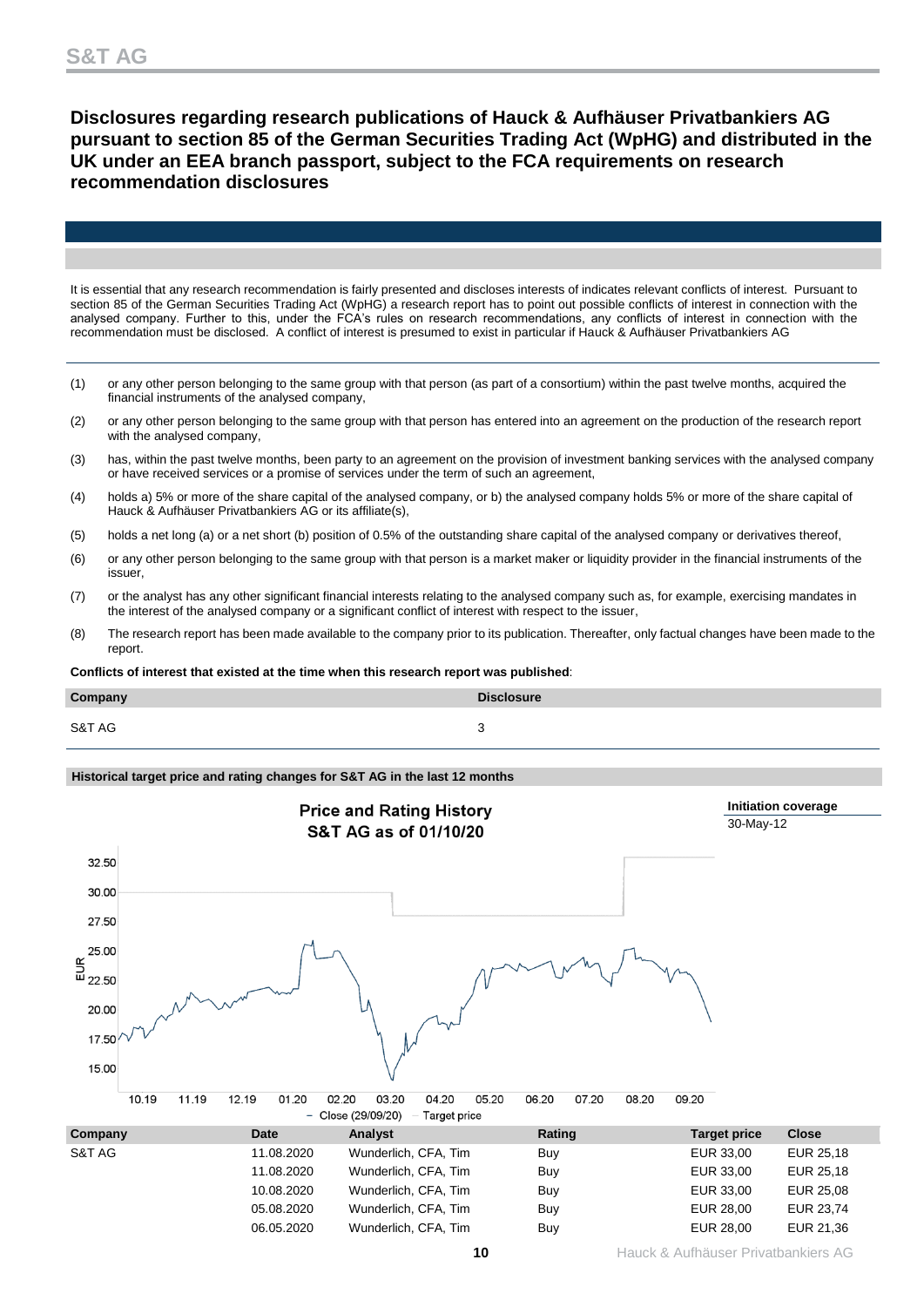| 28.04.2020 | Wunderlich, CFA, Tim | Buy | EUR 28.00 | EUR 18.80 |
|------------|----------------------|-----|-----------|-----------|
| 03.04.2020 | Wunderlich, CFA, Tim | Buv | EUR 28.00 | EUR 17.97 |
| 19.03.2020 | Wunderlich, CFA, Tim | Buv | EUR 28.00 | EUR 14.88 |
| 03.03.2020 | Wunderlich, CFA, Tim | Buv | EUR 30.00 | EUR 20.86 |
| 04.11.2019 | Wunderlich, CFA, Tim | Buy | EUR 30.00 | EUR 19.68 |

## **Hauck & Aufhäuser distribution of ratings and in proportion to investment banking services**

| Buv  | 70.07 % | 79.17 % |
|------|---------|---------|
| Sell | 8.16%   | 0.00%   |
| Hold | 21.77%  | 20.83 % |

Date of publication creation: 05/10/2020 08:13 AM

Date of publication dissemination: 05/10/2020 08:16 AM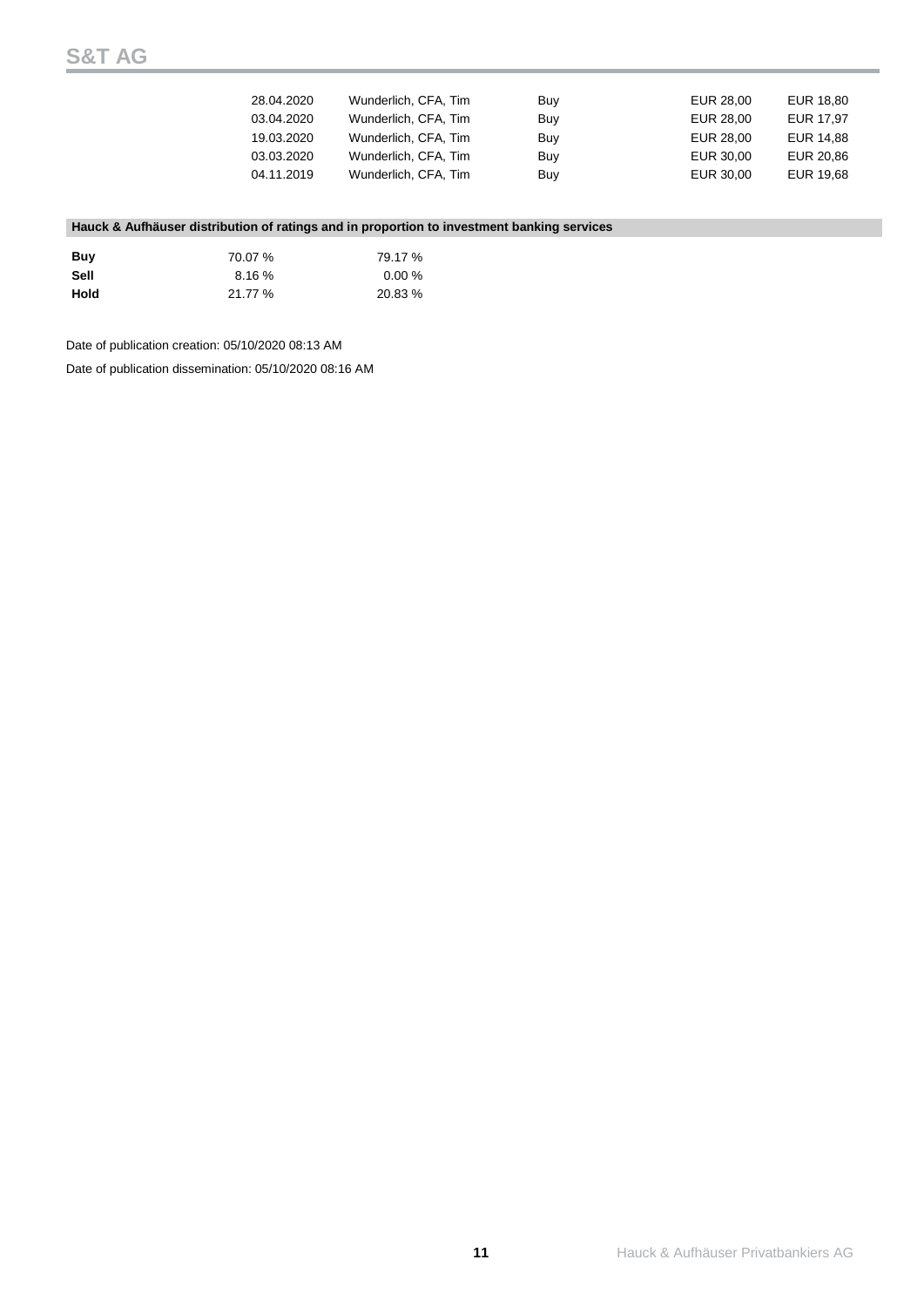### **1. General Information/Liabilities**

This research report has been produced for the information purposes of institutional investors only, and is not in any way a personal recommendation, offer or solicitation to buy or sell the financial instruments mentioned herein. The document is confidential and is made available by Hauck & Aufhäuser Privatbankiers AG, exclusively to selected recipients [in DE, GB, FR, CH, US, UK, Scandinavia, and Benelux or, in individual cases, also in other countries]. A distribution to private investors in the sense of the German Securities Trading Act (WpHG) is excluded. It is not allowed to pass the research report on to persons other than the intended recipient without the permission of Hauck & Aufhäuser Privatbankiers AG. Reproduction of this document, in whole or in part, is not permitted without prior permission Hauck & Aufhäuser Privatbankiers AG. All rights reserved.

Under no circumstances shall Hauck & Aufhäuser Privatbankiers AG, any of its employees involved in the preparation, have any liability for possible errors or incompleteness of the information included in this research report – neither in relation to indirect or direct nor consequential damages. Liability for damages arising either directly or as a consequence of the use of information, opinions and estimates is also excluded. Past performance of a financial instrument is not necessarily indicative of future performance.

#### **2. Responsibilities**

This research report was prepared by the research analyst named on the front page (the "Producer"). The Producer is solely responsible for the views and estimates expressed in this report. The report has been prepared independently. The content of the research report was not influenced by the issuer of the analysed financial instrument at any time. It may be possible that parts of the research report were handed out to the issuer for information purposes prior to the publication without any major amendments being made thereafter.

#### **3. Organisational Requirements**

Hauck & Aufhäuser Privatbankiers AG took internal organisational and regulative precautions to avoid or accordingly disclose possible conflicts of interest in connection with the preparation and distribution of the research report. All members of Hauck & Aufhäuser Privatbankiers AG involved in the preparation of the research report are subject to internal compliance regulations. No part of the Producer's compensation is directly or indirectly related to the preparation of this financial analysis. In case a research analyst or a closely related person is confronted with a conflict of interest, the research analyst is restricted from covering this company.

#### **4. Information Concerning the Methods of Valuation/Update**

The determination of the fair value per share, i.e. the price target, and the resultant rating is done on the basis of the adjusted free cash flow (adj. FCF) method and on the basis of the discounted cash flow – DCF model. Furthermore, a peer group comparison is made.

The adj. FCF method is based on the assumption that investors purchase assets only at a price (enterprise value) at which the operating cash flow return after taxes on this investment exceeds their opportunity costs in the form of a hurdle rate of 7.5%. The operating cash flow is calculated as EBITDA less maintenance capex and taxes.

Within the framework of the DCF approach, the future free cash flows are calculated initially on the basis of a fictitious capital structure of 100% equity, i.e. interest and repayments on debt capital are not factored in initially. The adjustment towards the actual capital structure is done by discounting the calculated free cash flows with the weighted average cost of capital (WACC), which takes into account both the cost of equity capital and the cost of debt. After discounting, the calculated total enterprise value is reduced by the interest-bearing debt capital in order to arrive at the equity value.

Hauck & Aufhäuser Privatbankiers AG uses the following three-step rating system for the analysed companies:

Buy: Sustainable upside potential of more than 10% within 12 months Sell: Sustainable downside potential of more than 10% within 12 months. Hold: Upside/downside potential is limited. No immediate catalyst visible.

NB: The ratings of Hauck & Aufhäuser Privatbankiers AG are not based on a performance that is expected to be "relative" to the market.

The decision on the choice of the financial instruments analysed in this document was solely made by Hauck & Aufhäuser Privatbankiers AG. The opinions and estimates in this research report are subject to change without notice. It is within the discretion of Hauck & Aufhäuser Privatbankiers AG whether and when it publishes an update to this research report, but in general updates are created on a regular basis, after 6 months at the latest. A sensitivity analysis is included and published in company's initial studies.

#### **5. Major Sources of Information**

Part of the information required for this research report was made available by the issuer of the financial instrument. Furthermore, this report is based on publicly available sources (such as, for example, Bloomberg, Reuters, VWD-Trader and the relevant daily press) believed to be reliable. Hauck & Aufhäuser Privatbankiers AG has checked the information for plausibility but not for accuracy or completeness.

### **6. Competent Supervisory Authority**

Hauck & Aufhäuser Privatbankiers AG are under supervision of the BaFin – German Federal Financial Supervisory Authority Bundesanstalt für Finanzdienstleistungsaufsicht), Graurheindorfer Straße 108, 53117 Bonn and Marie-Curie-Straße 24 – 28, 60439 Frankfurt a.M.

This document is distributed in the UK under a MiFID EEA branch passport and in compliance with the applicable FCA requirements.

### **7. Specific Comments for Recipients Outside of Germany**

This research report is subject to the law of the Federal Republic of Germany. The distribution of this information to other states in particular to the USA, Canada, Australia and Japan may be restricted or prohibited by the laws applicable within this state.

#### **8. Miscellaneous**

According to Article 4(1) No. i of the delegated regulation 2016/958 supplementing regulation 596/2014 of the European Parliament, further information regarding investment recommendations of the last 12 months are published under: https://www.hauck-aufhaeuser.com/en/investment-banking/equities#institutionalresearch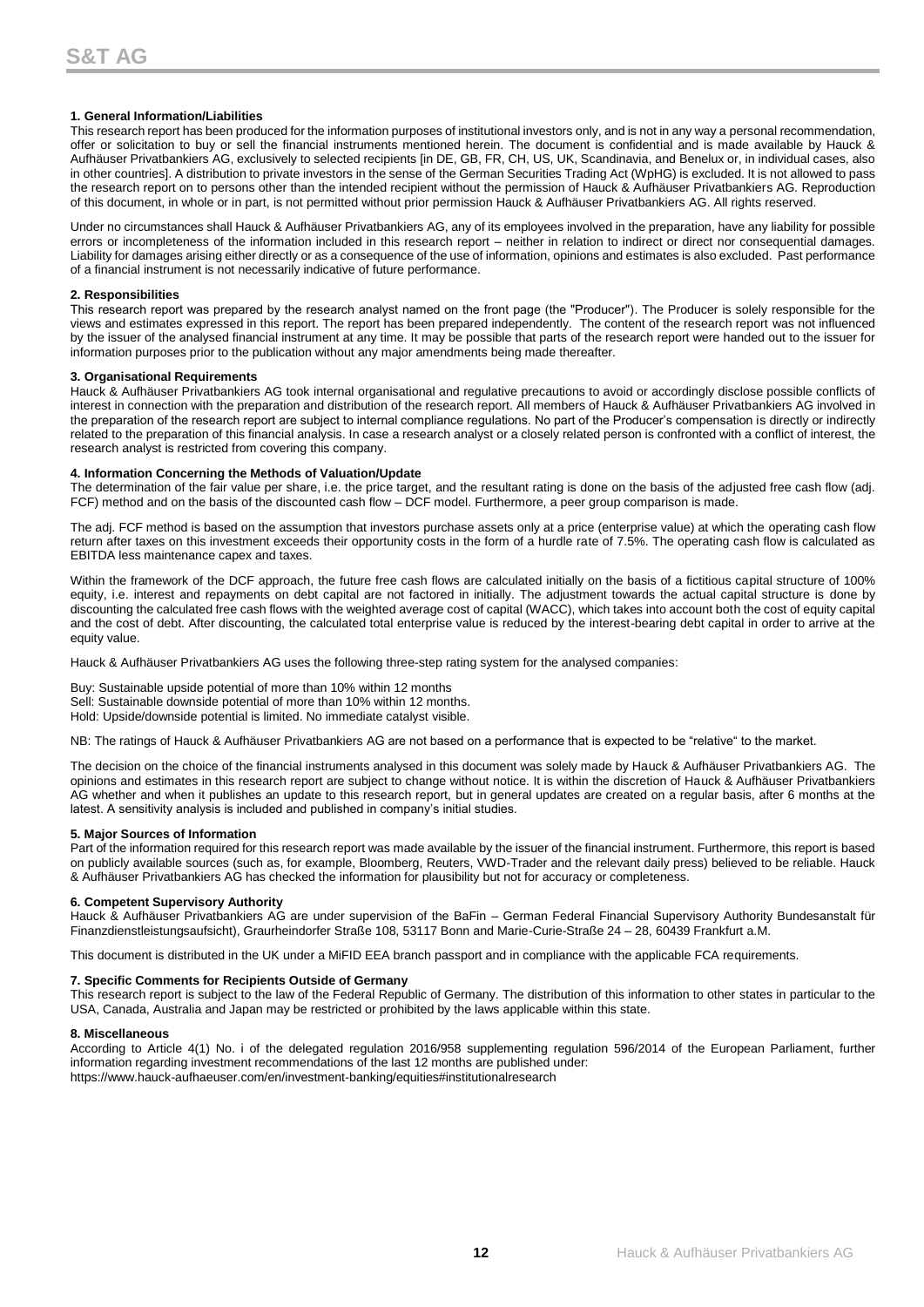# **Disclosures for U.S. persons only**

This research report is a product of HAUCK & AUFHÄUSER PRIVATBANKIERS AG, which is the employer of the research analyst(s) who has prepared the research report. The research analyst(s) preparing the research report is/are resident outside the United States (U.S.) and are not associated persons of any U.S. regulated broker-dealer and therefore the analyst(s) is/are not subject to supervision by a U.S. broker-dealer, and is/are not required to satisfy the regulatory licensing requirements of FINRA or required to otherwise comply with U.S. rules or regulations regarding, among other things, communications with a subject company, public appearances and trading securities held by a research analyst account.

This report is intended for distribution by HAUCK & AUFHÄUSER PRIVATBANKIERS AG, only to "Major Institutional Investors" as defined by Rule 15a-6(b)(4) of the U.S. Securities and Exchange Act, 1934 (the Exchange Act) and interpretations thereof by U.S. Securities and Exchange Commission (SEC) in reliance on Rule 15a 6(a)(2). If the recipient of this report is not a Major Institutional Investor as specified above, then it should not act upon this report and return the same to the sender. Further, this report may not be copied, duplicated and/or transmitted onward to any U.S. person, which is not the Major Institutional Investor.

In reliance on the exemption from registration provided by Rule 15a-6 of the Exchange Act and interpretations thereof by the SEC in order to conduct certain business with Major Institutional Investors, HAUCK & AUFHÄUSER PRIVATBANKIERS AG, has entered into an agreement with a U.S. registered broker-dealer, Marco Polo Securities Inc. ("Marco Polo"). Transactions in securities discussed in this research report should be effected through Marco Polo or another U.S. registered broker dealer.